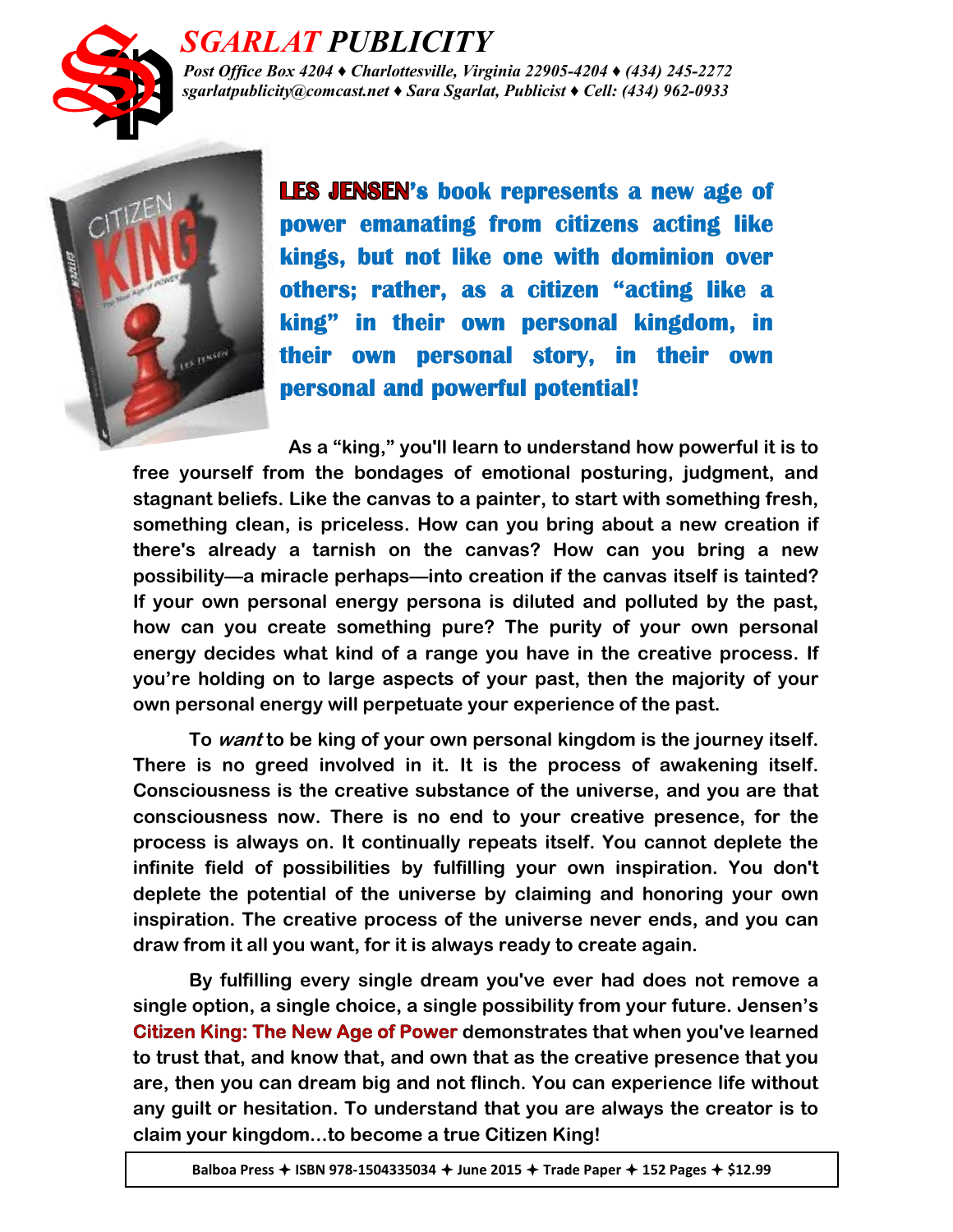## LIES JENSEN

nan **Author, radio host, speaker, energy master and visionary, Les was born into a Mormon household in Brigham City, Utah, the** 

**last of seven children. This laissez faire situation allowed him significant freedom to explore his strong sense of independence and to indulge his curiosity about the world around him, how it worked, and the people within it. His technical skills eventually led to a very successful career in engineering in the broadcast industry, and it was here that he experienced a "spiritual awakening." He hadn't had a spiritual notion of himself before that, but decades of studying the nature of frequency, energy and very high levels of power in television had prepared him for working with the energy of human consciousness.**

**And then his life-path changed. Everything Les had learned about energy would later show up in many ways, including his writings. His language was that of karma, emotions, mental stigmas, energy bodies, and levels of consciousness (and the power behind them). Meanwhile, years before becoming an author, Les experienced this energy in the form of a lifechanging moment when he "broke himself wide open." He felt so much energy pouring out of his personal persona that he went inside his inner self and started cleaning up whatever he found that didn't serve his well-being.**

**More or less naturally, such life-altering changes led to the creation of New Human Living in 2009, a global platform to assist humanity in discovering its own truth. Without any bias towards a religious group or existing establishment, Les kept the focus of all of his material on the personal empowerment of the individual, where the guidance of the best life path came from each individual's heart. Based on the notion that the Kingdom of Heaven is within each one of us now and always, and by keeping the focus on the purity of the individual's energy, Les' material transcends the inherent cultural bias of those existing establishments' beliefs.**



**His e-book, Personal Power Fundamentals, a review of the fundamental nature of our own personal power, including how to overcome one's karmic propensities, appeared in 2013, followed by the publication of Forgiven Sinner: God's Last Savior in 2018, which challenges humanity to confront its role in the salvation of humanity.**



**Les makes his home in Denver, where he has worked in the broadcast television market for 30 years and received two Emmy nominations. He enjoys hiking, exploring the Rocky Mountains on his motorcycle, and engaging others in dialogue about the philosophy of human nature. He also designs electronics, does welding and metal sand-casting, and dabbles in a little computer programming as well. For much more information, please visit his Websites at [www.NewHumanLiving.com](http://www.NewHumanLiving.com/) and [www.LesJensen.com.](http://www.LesJensen.com/)**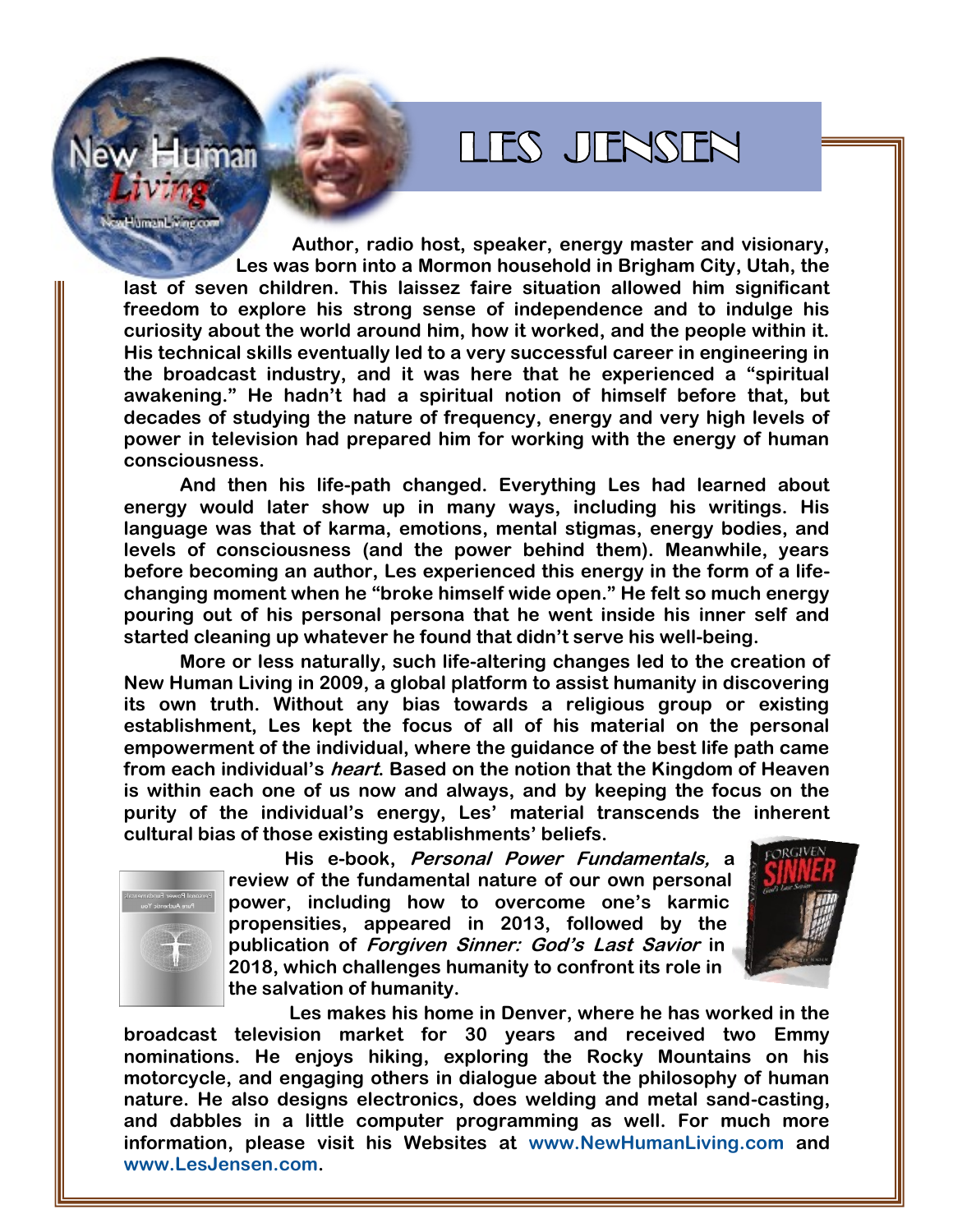New Human Living <sub>radio</sub> ast: Les Jensen ewHumanLiving.com/radio

# ASK LES

- **In the book you use the term "persona." What does that term mean to you?**
	- **What are some of the more common ways we tend to shut down our own power without even knowing it?**
	- **How can forgiveness and compassion be so directly related to our ability, or inability, to express ourselves in a powerful way?**
	- **What role do our dreams play in our ability to fulfill our life purpose?**

**In the book you talk about sovereignty and dominion. How does that relate to our life purpose?**

**You talk about the relationship between the ego and the heart and soul, and the importance of "healing" that relationship. Can you elaborate on why that is so important?**

**In the book you talk about self-love and unconditional love. How does our relationship with love relate to our personal power?**

**As a broadcast television engineer who has generated very high-energy systems for decades, what role does purity play in the realm of our own personal energy?**

**You talk about how the storyline of the collective consciousness is changing. Why is it changing and where are we going, as a collective, with this change?**

**In the book you take us through our own family dynamics. What does the family we are raised in have to do with our ability, or inability, to be powerful?**

**What is the role of our inspiration and imagination when it comes to honing our personal power?**